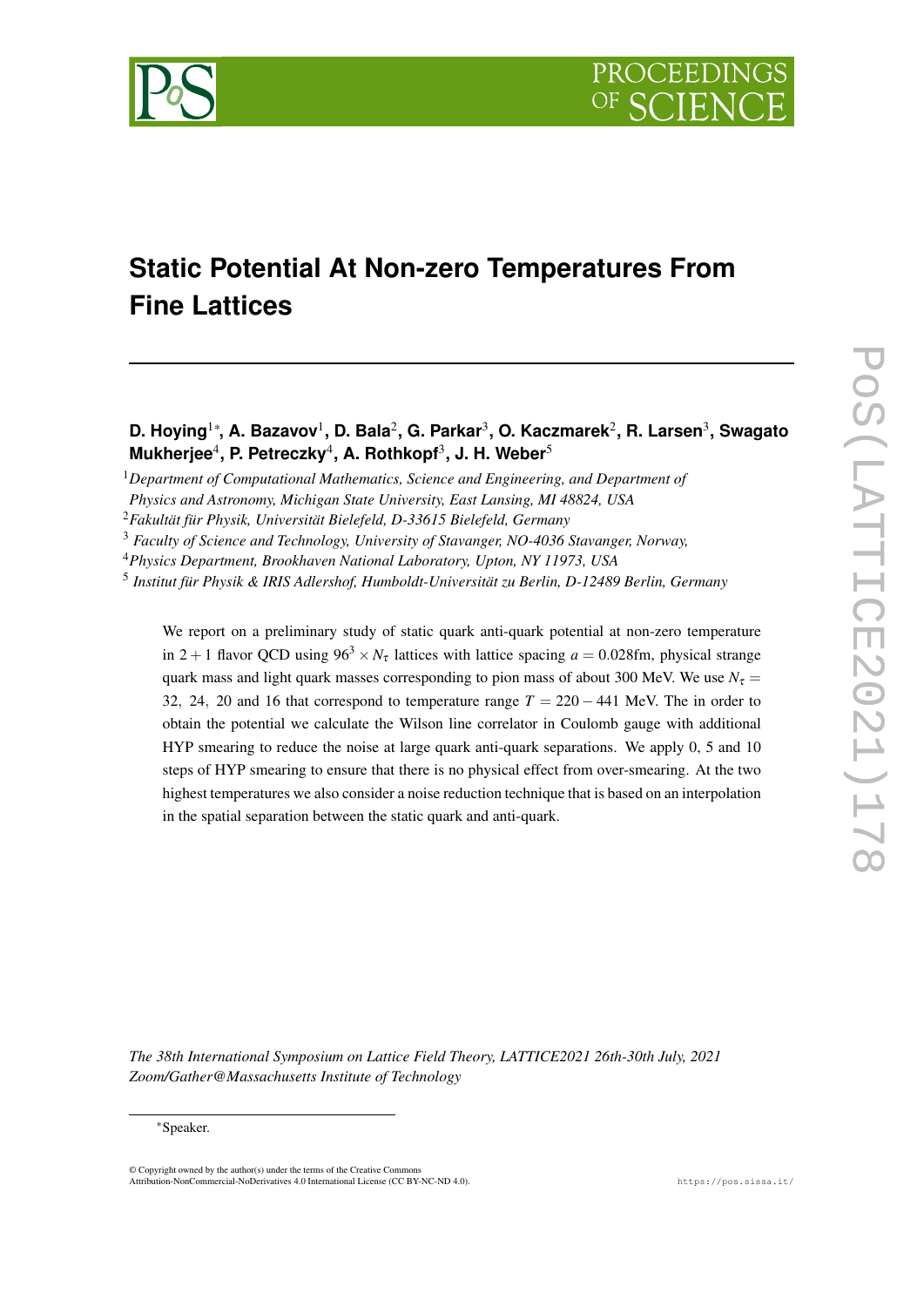#### 1. Introduction

There has been a considerable interest in studying quarkonium properties at non-zero temperature since the seminal paper of Matsui and Satz, that suggested that suppression of quarkonium production in heavy ion collisions can signal creation of a deconfined medium [[1](#page-6-0)]. In-medium properties of heavy quarkonium are encoded in the spectral functions, which in turn can be related to Euclidean time meson correlation functions, see e.g. Ref. [[2](#page-6-0)] for a review. Reconstruction of the quarkonium spectral functions from a discrete set of data points turned out to be a very challenging task, see e.g. Refs. [\[3,](#page-6-0) [4](#page-6-0), [5\]](#page-6-0). At zero temperature quarkonium properties can be estimated quite well using potential models with static quark antiquark potential calculated in lattice QCD, see e.g. Ref. [[6](#page-6-0)]. It has been also proposed to calculate the quarkonium spectral function at non-zero temperature using potential model with complex potential from lattice QCD [\[7,](#page-6-0) [8](#page-6-0)]. The complex potential at non-zero temperature is also important for real time modeling of quarkonium production in heavy ion collisions [\[9,](#page-6-0) [10](#page-6-0)]. The complex potential at non-zero temperature can be defined in terms of Wilson loops or correlators of Wilson lines in Coulomb gauge,  $W(r, \tau, T)$  through their spectral decomposition [[11,](#page-6-0) [12\]](#page-6-0)

$$
W(r, \tau, T) = \int_{-\infty}^{\infty} d\omega \rho_r(\omega, T) e^{-\omega \tau}.
$$

Here *r* is the spatial separation between the static quark and antiquark and acts as label index for the spectral function of static  $Q\overline{Q}$  pair,  $\rho_r(\omega,T)$ . If the spectral function has a peak at some value of  $\omega$ , the peak position gives the real part of the potential  $ReV(r,T)$ , while its width gives the imaginary part of the potential,  $ImV(r,T)$ . We still need to reconstruct the spectral function in order to determine the potential, but the structure of this spectral function is much simpler than the structure of quarkonium spectral function, and thus should be easier to reconstruct. One needs a large number of data points in the time direction to accomplish this task. Current state of the art calculations in 2+1 flavor QCD mostly use lattices with temporal extent  $N<sub>\tau</sub> = 12$  and some  $N_{\tau}$  = 16 lattices that are available only at high temperatures [\[13\]](#page-6-0). In this contribution we report preliminary calculations of the Wilson line correlators calculated on very fine lattices with lattices spacing  $a^{-1} = 7.04$  GeV and temporal extent up to  $N_{\tau} = 32$ .

#### 2. Lattice setup

We perform calculations at non-zero temperature in 2+1 flavor QCD on  $96<sup>3</sup> \times N<sub>\tau</sub>$  lattices with lattice spacing  $a^{-1} = 7.04$  GeV. The strange quark mass,  $m_s$  is fixed to its physical value, while for the light quark mass we use  $m_l = m_s/5$ , which corresponds to the pion mass of about 300 MeV in the continuum limit. We consider  $N<sub>\tau</sub> = 32, 24, 20$  and 16, which correspond to  $T =$ 220, 294, 353 and 441 MeV, respectively. We also generated additional  $T = 0$  (64<sup>4</sup>) lattices to serve as a reference. We use temporal Wilson line correlators in Coulomb gauge instead of Wilson loops to obtain a better signal for the potential. However, this approach turns out to be insufficient for our very fine lattices. Therefore, the temporal Wilson lines are constructed from HYP smeared [[14\]](#page-6-0) temporal gauge links for  $N_{\tau} = 32$  and 24, as well as for the zero temperature case. We use 5 and 10 steps of HYP smearing. For the two highest temperature we consider an alternative noise reduction approach, which will be discussed below.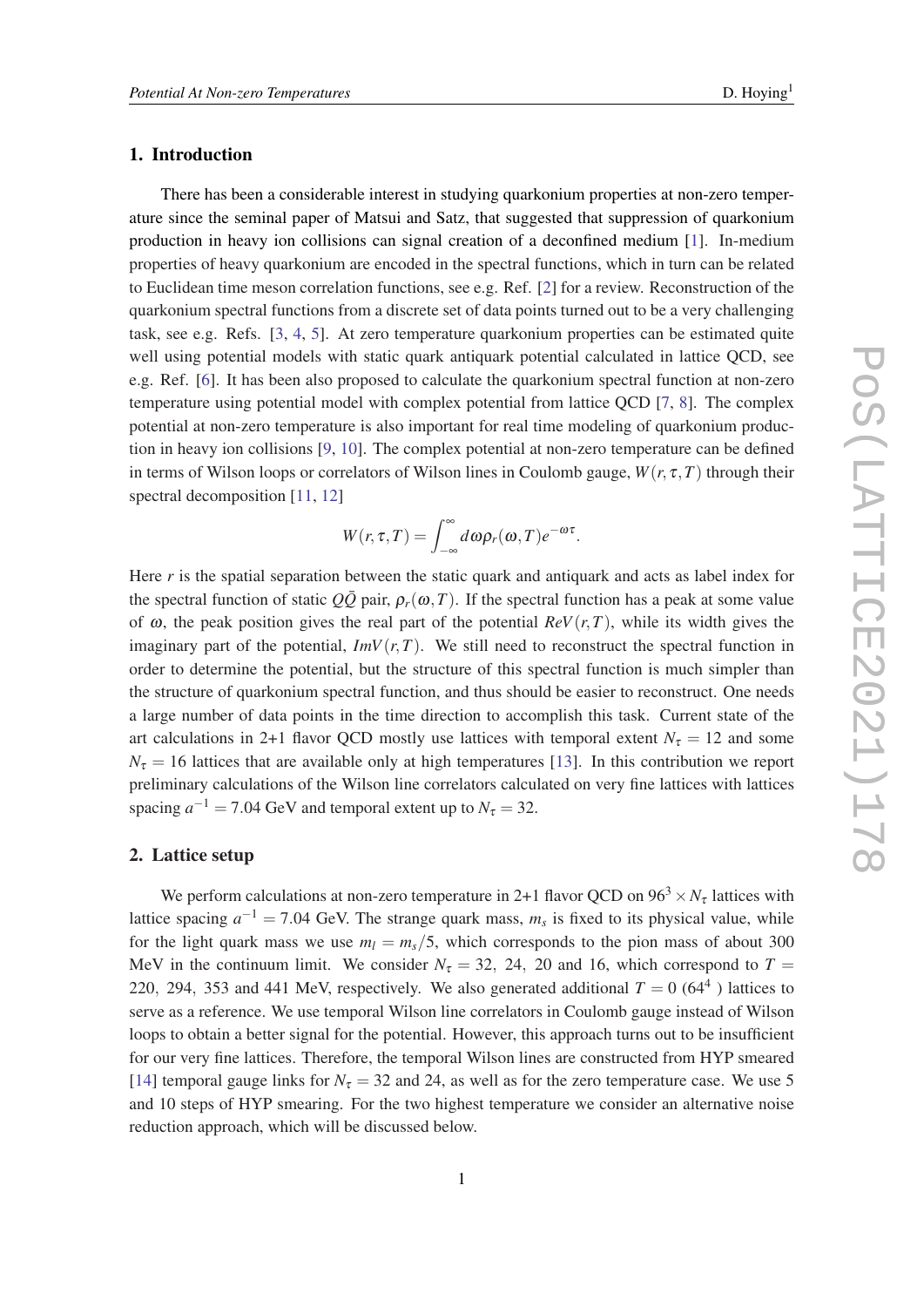#### 3. Effective Masses

Before reconstructing the spectral function  $\rho_r(\omega, T)$  we need to understand the  $\tau$ -dependence of the Wilson line correlators at different temperatures. This can be done in terms of the effective mass

$$
m_{\text{eff}}(r, \tau, T) = \partial_{\tau} \ln W(r, \tau, T)
$$

$$
\simeq \frac{1}{a} \ln \frac{W(r, \tau, T)}{W(r, \tau + a, T)}.
$$

At zero temperature the effective mass approaches a plateau that corresponds to the ground state energy, i.e. the static potential,  $V(r)$ . Our results for the effective masses at zero temperature are shown in Fig. 1. Since the potential has a divergent part proportional to the inverse lattice spacing



**Figure 1:** The effective masses for Wilson line correlator for  $r/a = 8$  for 0, 5 and 10 steps of HYP smearing.

and the coefficient of this divergence depends on the number of smearing steps, the effective masses have been shifted by a constant to match them in the plateau region. As one can see from the figure for  $\tau/a > 3$  more smearing steps leads to faster approach to the plateau. However, for the two smaller  $\tau$  values this is not the case, and for the smallest  $\tau$ , the effective mass is the largest for 10 steps of HYP smearing. Without HYP smearing we lose the signal for  $\tau/a \gtrsim 12$  and therefore, we do not show the corresponding results. At larger spatial separations the situation is even worse, and no hint of a plateau can be obtained from unsmeared results. The HYP smearing distorts the *r*dependence of the static potential. But these distortions are limited to small distances. For distances  $r/a > 5$ , which are relevant for our study, the distortions due to HYP smearing are negligible compared to other sources of errors.

Next, we examine the temperature dependence of the effective masses. In Fig. [2](#page-3-0) we show the effective mass for  $T = 0$ ,  $T = 220$  MeV and  $T = 293$  MeV at two different distances,  $r/a = 8$  and  $r/a = 16$  and 10 steps of HYP smearing. The results for 5 steps of HYP smearing are similar. We see that for small  $\tau$  the temperature effects are quite small and grow with increasing  $\tau$ . At nonzero temperature the effective masses do not show a plateau at large  $\tau$  but an approximately linear decrease followed by a very rapid strongly non-linear drop as  $\tau$  approaches  $1/T$ . These features follow from the general properties of the spectral function  $\rho_r(\omega,T)$  [[13](#page-6-0)]. The approximately linear decrease in the effective masses is due to the fact that the ground state acquires a thermal width.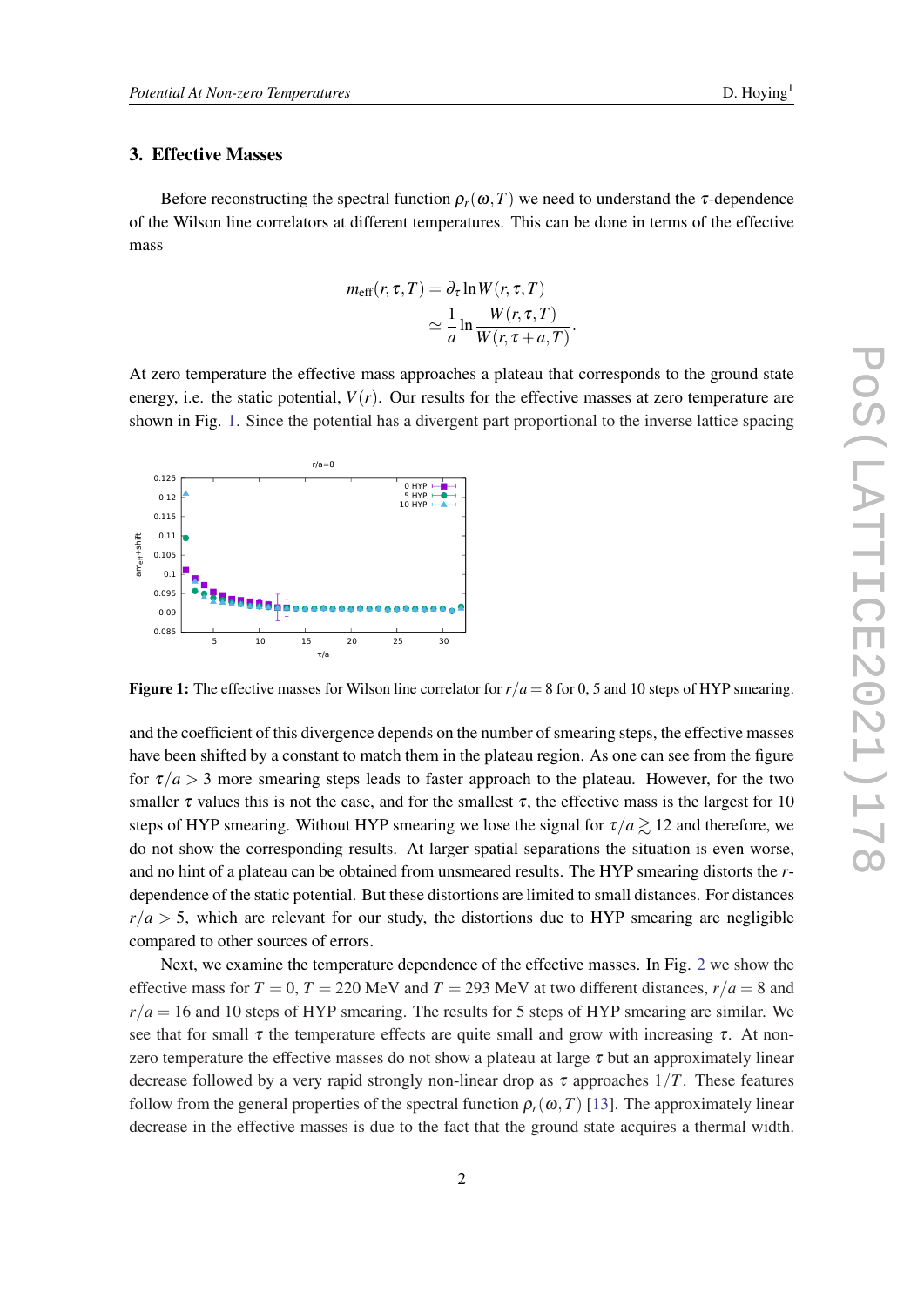

<span id="page-3-0"></span>

Figure 2: The effective masses at different temperature as function of  $\tau$  for  $r/a = 8$  (left) and  $r/a = 16$ (right). The results for 10 steps of HYP smearing are shown.

The sharp drop at large  $\tau$  is caused by the low  $\omega$  tail of the broadened peak [\[13](#page-6-0)]. The thermal effects are obviously larger at larger separations.

For  $N_{\tau} = 20$  we tried another procedure for noise reduction. It is based on the idea that for any fixed  $\tau$  the Wilson line correlator is a smoothly decaying function of  $r$ . The noise problem shows up at large values of *r*, where the correlation functions is available for many different spatial separations around a particular *r* value, that differ by fraction of the lattice spacing. Since the correlation function should be smooth in *r* (lattice artifacts at large distances are negligible) we can reduce the fluctuations in the data set by performing smooth interpolation in *r* in a narrow region of *r*. We used second order polynomial interpolations in intervals of *r*/*a* that are smaller than 0.9 for  $r/a \geq 20$ . The statistical fluctuations are largely reduced as the result of these interpolations. Using the corresponding interpolations for each  $\tau$  we can calculate the effective mass using the smoothened data for prescribed *r* values. In Fig. 3 we show the result of such an analysis. We indeed see that the interpolation in *r* really helps to reduce the statistical noise in the correlator. The right panel of this figure shows that the procedure is very effective for large *r* values,  $r/a \ge 20$ .



Figure 3: The effective masses for  $T = 353$  MeV ( $N<sub>\tau</sub> = 20$ ) for different separation. In the left panel we show the effective mass obtained using interpolation in *r* and compared to the standard result on the effective mass. In the right panel we show results obtained form the interpolation procedure for  $r/a = 20$ , 25, 30, 35 and 40.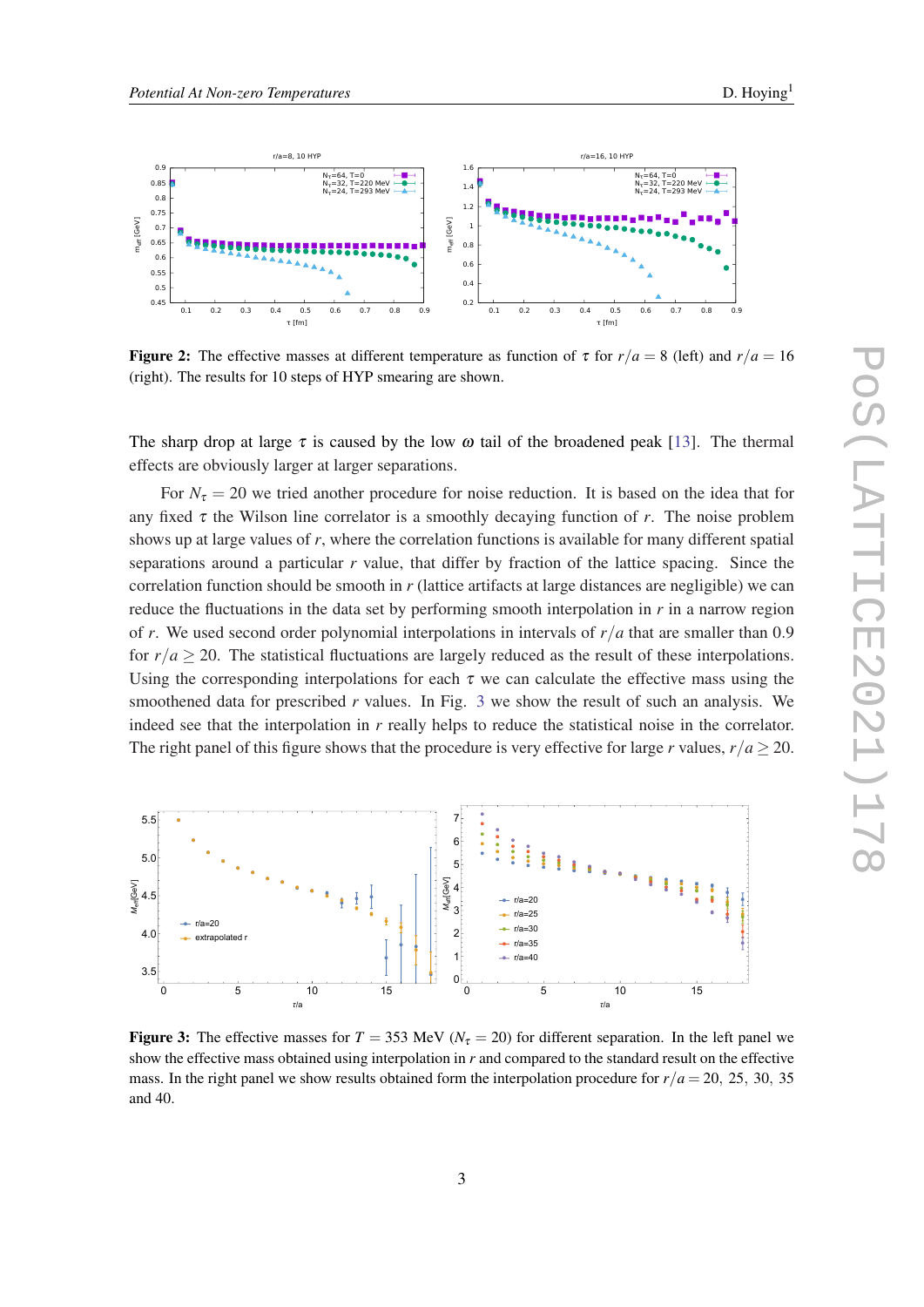#### <span id="page-4-0"></span>3.1 Subtracted correlators and comparison with the previous results

In the previous section we have seen that at very small  $\tau$  the temperature dependence of the Wilson line correlators is very small. This is expected to be due to the fact that at small Euclidean time the correlation function mostly receives contributions from the high  $\omega$  part of the spectral function, and this part of the spectral function is largely temperature independent, see e.g. Ref. [\[2\]](#page-6-0). Therefore, for the spectral function we can write [\[15](#page-6-0), [16](#page-6-0)]



**Figure 4:** The effective masses corresponding to the subtracted correlators at two distances:  $rT = 1/4$  (left) and  $rT = 1/2$  (right). The top panel shows the results for  $T = 220$  MeV, while the bottom panels show the results for  $T = 300$  MeV. We compare our results with the previous  $N<sub>\tau</sub> = 12$  and  $N<sub>\tau</sub> = 16$  results without smearing, i.e. bare results.

$$
\rho_r(\omega, T) = \rho_r^{\text{peak}}(\omega, T) + \rho_r^{\text{high}}(\omega),\tag{3.1}
$$

with  $\rho^{peak}(\omega,T)$  corresponding to the ground state peak in the spectral function that is broadened at non-zero temperature and may have a large low  $\omega$  tail [\[13](#page-6-0)]. This equation implies that

$$
W(r, \tau, T) = W^{\text{peak}}(r, \tau, T) + W^{\text{high}}(r, \tau).
$$
\n(3.2)

The zero temperature spectral functions has a delta peak corresponding to the ground state,  $\rho_r(\omega, T =$  $(0) = A\delta(\omega - V^{T=0}(r)) + \rho_r^{\text{high}}(\omega)$ . Therefore, by fitting the ground state contribution at zero temperature and then subtracting it from  $W(r, \tau, T = 0)$  we can estimate  $W^{\text{high}}(r, \tau)$ . If we subtract  $W^{\text{high}}(r, \tau)$  from the finite temperature Wilson line correlator we obtain the subtracted correlator that is mainly sensitive to the temperature dependent peak part of the spectral function,  $\rho_r^{\rm peak}(\omega,T)$ . Therefore, it is important to analyze the effective masses for the subtracted correlator. The corresponding results are shown in Fig. 4. We also compare our results with the ones obtained on  $N_{\tau} = 12$  and  $N_{\tau} = 16$  lattice without HYP smearing [\[13](#page-6-0)]. The effective masses show a linear decrease in  $\tau$  when the Euclidean time separation is far away from  $1/T$ . For  $\tau$  close to  $1/T$  we see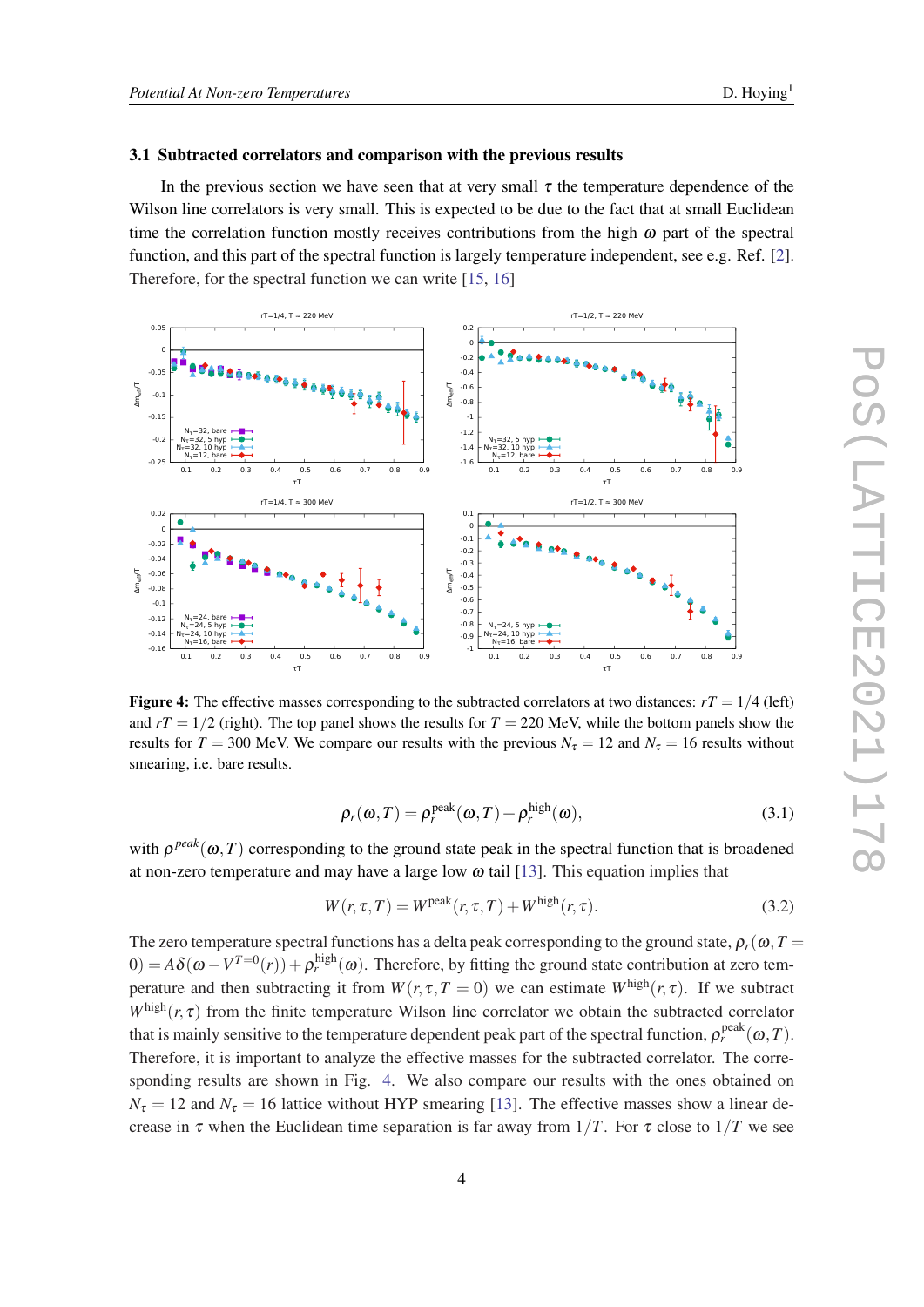a faster non-linear dependence. These features of the subtracted effective masses are also present in the unsmeared  $N_{\tau} = 12$  and  $N_{\tau} = 16$  data and we find a very good agreement with the corresponding results, see Fig. [4.](#page-4-0) For large time the new results have significantly smaller errors as the result of HYP smearing. The significant smearing dependence of the effective masses at small  $\tau$ is largely reduced due to the subtraction, i.e. HYP smearing was mostly affecting the high energy part of the spectral function. The subtracted effective masses at small  $\tau$  show some non-monotonic behavior at very small  $\tau$ . This is due to the distortions due to HYP smearing, which affect slightly differently the zero and finite temperature correlator. The unsmeared data, on the other hand, show the expected behavior.

#### 4. Conclusion

To obtain the the complex static  $Q\bar{Q}$  potential at non-zero temperature one needs to calculate Wilson loops or Wilson line correlators on fine lattices with large temporal extent. This, however, is challenging because of the poor signal to noise ratio. Therefore, in this contribution we explored two possible avenues for noise reduction. The first one is to use HYP smearing on the temporal links. We observed that using 5 and 10 steps of HYP smearing on lattices with  $a^{-1} = 7.04$  GeV at  $T = 220$  MeV and  $T = 330$  MeV provides a good signal for all relevant  $Q\overline{Q}$  separations. The distortions due to HYP smearing are limited to very small  $\tau$ , namely  $\tau/a < 5$ . Therefore, HYP smearing is a viable strategy for noise reduction. We also explored interpolation in  $r$  to reduces the noise. This approach worked well at the two highest temperature,  $T = 353$  and 441 MeV. The subtracted effective masses agree well with the previous calculations performed on  $N<sub>\tau</sub> = 12$  and  $N_{\tau}$  = 16 lattices but have much smaller errors for large  $\tau$  values. Using the presented data on the effective masses of the Wilson line correlators we can obtain the complex static  $\overrightarrow{OQ}$  potential if a suitable Ansatz for the spectral function is introduced. The corresponding analysis is currently underway.

#### Acknowledgement

This material is based upon work supported by the U.S. Department of Energy, Office of Science, Office of Nuclear Physics: (i) Through the Contract No. DE-SC0012704; (ii) Through the Scientific Discovery through Advance Computing (SciDAC) award Computing the Properties of Matter with Leadership Computing Resources. R.L., G.P. and A.R. acknowledge funding by the Research Council of Norway under the FRIPRO Young Research Talent grant 286883. Part of the data analysis has been carried out on computing resources provided by UNINETT Sigma2 - the National Infrastructure for High Performance Computing and Data Storage in Norway under project NN9578K-QCDrtX "Real-time dynamics of nuclear matter under extreme conditions". J.H.W.'s research was funded by the Deutsche Forschungsgemeinschaft (DFG, German Research Foundation) - Projektnummer 417533893/GRK2575 "Rethinking Quantum Field Theory". D.B. and O.K. acknowledge support by the Deutsche Forschungsgemeinschaft (DFG, German Research Foundation) through the CRC-TR 211 'Strong-interaction matter under extreme conditions'– project number 315477589 – TRR 211. This research used resources of the National Energy Research